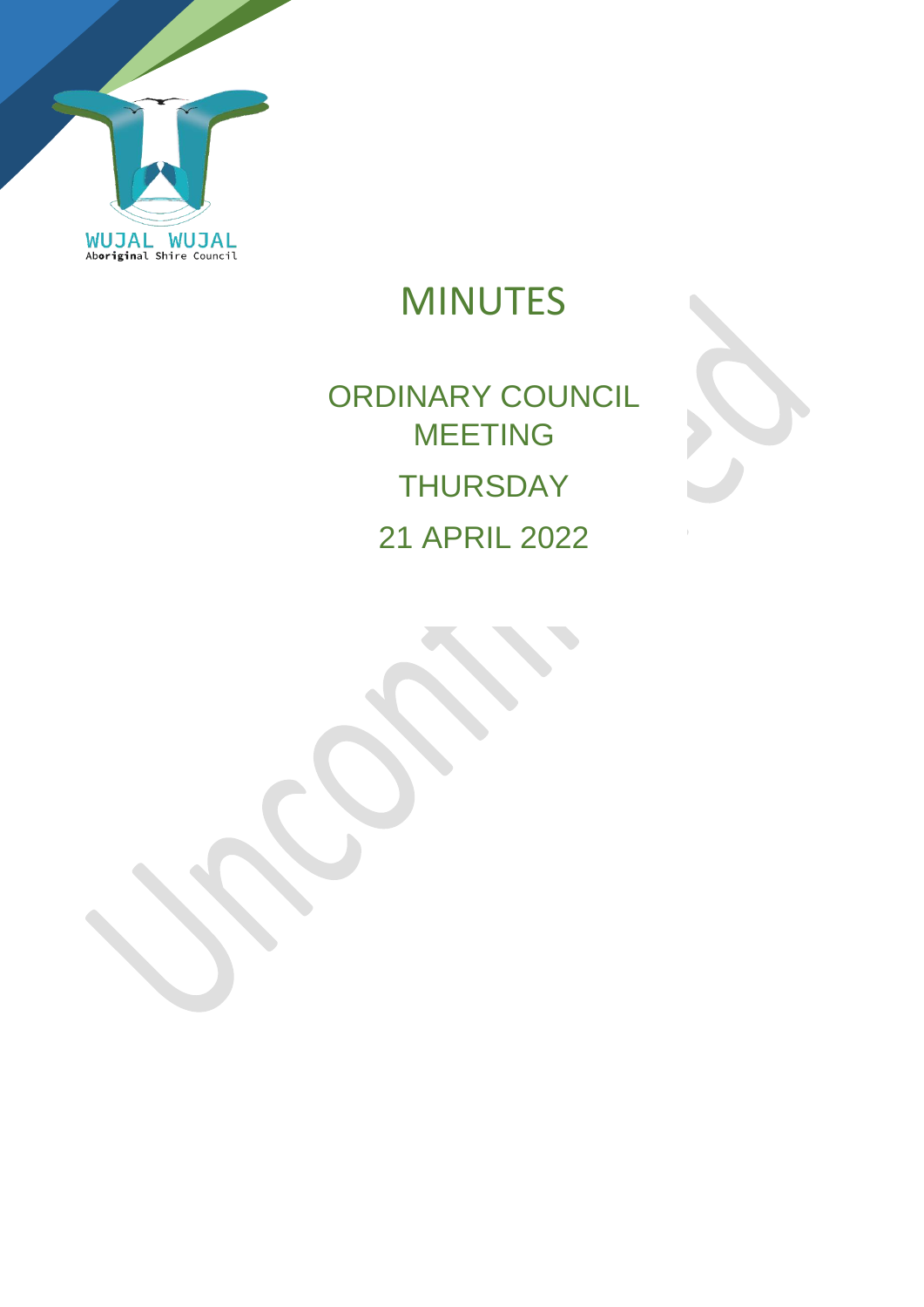

WWASC COUNCILLORS

Councillor Bradley Creek, Mayor Councillor Vincent Tayley, Deputy Mayor Councillor Robert Bloomfield Councillor Regan Kulka Councillor Vanessa Tayley

WWASC holds their Ordinary Council Meetings On the third Thursday of the Month Beginning at 9:00am The attendance of all councillors is requested.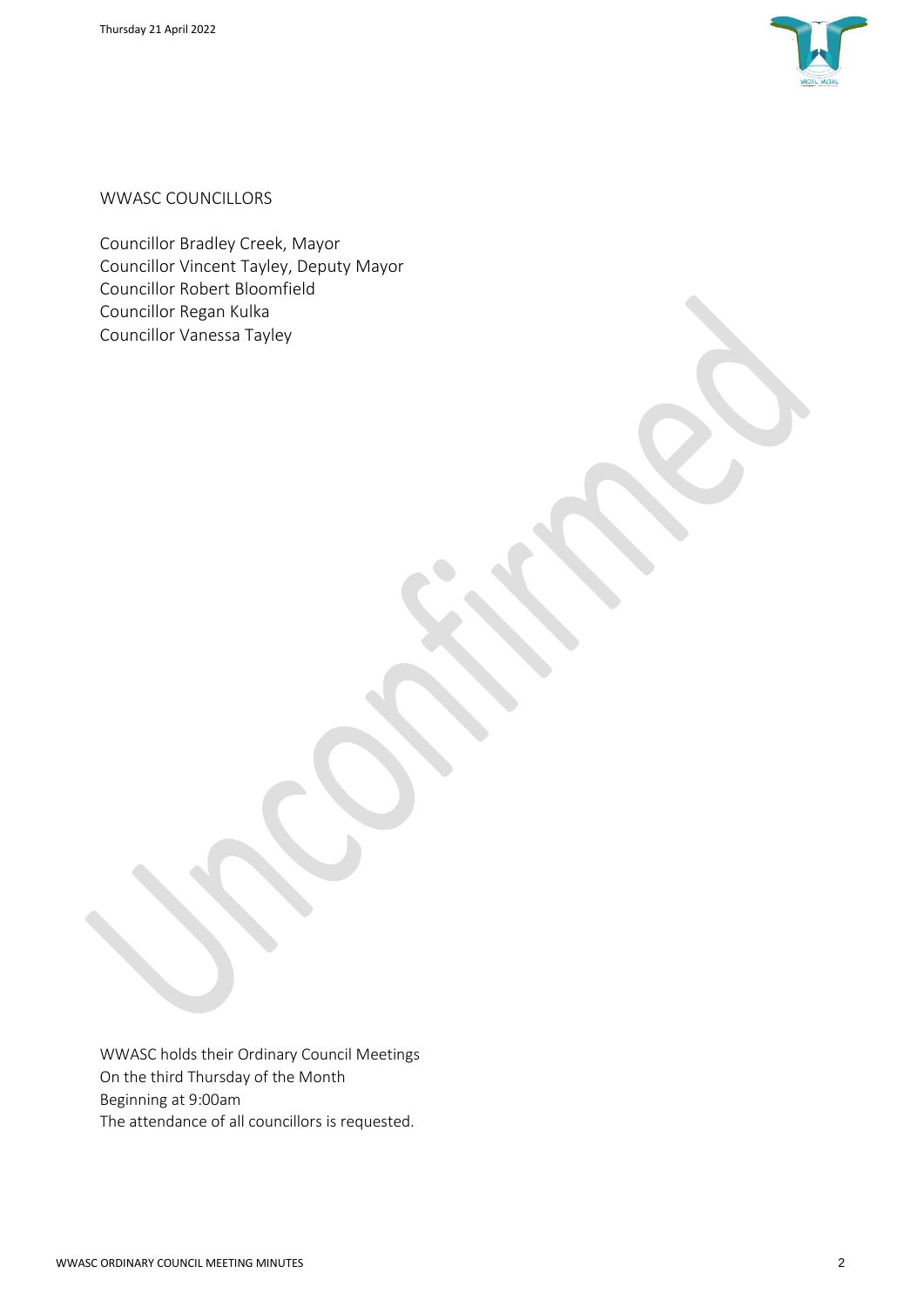## ORDER OF BUSINESS



## 1 WELCOME / MEETING OPENED

## 2 ATTENDANCE / APOLOGIES

| <b>Resolution:</b> | That Council accept the apology of Cr  and grant a leave of absence. |            |
|--------------------|----------------------------------------------------------------------|------------|
| Moved:             |                                                                      |            |
| Seconded:          |                                                                      | <b>NIL</b> |
| Decision No:       |                                                                      |            |

## 3 CONDOLENCES / CONGRATULATIONS

Condolences - NIL

Congratulations –

Donovan Kulka and partner new baby girl

Cheyanne Olbar new baby girl

Old reference to section number. Now Chapter 5B of the LG Act of interest of interest

Delete reference to MPI now prescribed conflicts

#### 4 COUNCILLOR OBLIGATIONS/DECLARATION OF INTERESTS

Mayor Creek invited those present to use this opportunity to make public any Material Personal Interests and/or Conflicts of Interest (real or perceived) in respect of items in the Agenda.

4.1 Declaration of Prescribed Conflict of Interest (MPI) on any item of business Pursuant to Section 175C of the Local Government Act 2009, no declarations of material personal interests were made during this meeting.

4.2 Declaration of Declarable Conflict of Interest on any item of business Pursuant to Section 175E of the Local Government Act 2009, no declarations of conflict of interests were made during this meeting.

4.3 Register of Interests – Councillors must notify changes within 30 days of the change

## 5 CONFIRMATION OF PREVIOUS MINUTES

| <b>Resolution:</b> | That the minutes of the Ordinary Council Meeting held 17 March 2022 be<br>confirmed. |             |  |
|--------------------|--------------------------------------------------------------------------------------|-------------|--|
| Moved:             | Cr Kulka                                                                             |             |  |
| Seconded:          | Cr Bloomfield                                                                        | Carried 5/5 |  |
| Decision No:       | 0121042022                                                                           |             |  |

#### 6 REPORTS

6.1 Mayor's Report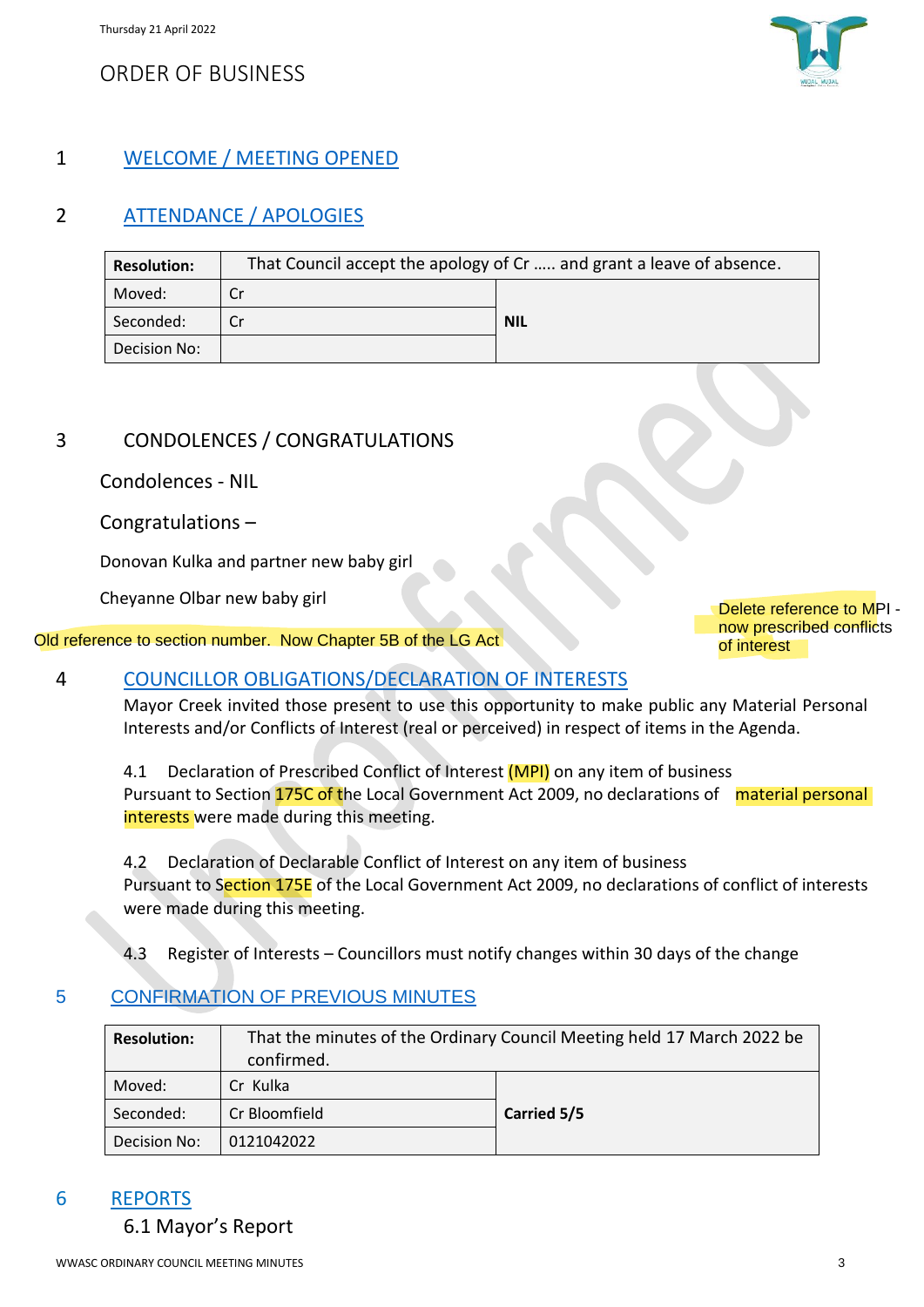

| <b>Resolution:</b> | That Council endorses the Mayor's monthly report for April 2022 |             |  |
|--------------------|-----------------------------------------------------------------|-------------|--|
| Moved:             | Cr Bradley Creek                                                | Carried 5/5 |  |
| Seconded:          | Cr Vanessa Tayley                                               |             |  |
| Decision No:       | 0221042022                                                      |             |  |

## 6.2 Chief Executive Officer's Report

- 6.2.1 COVID-19 Status Report Noted
- 6.2.2 Far North Queensland Regional Organisation of Councils (FNQROC) Noted
- 6.2.3 Tabling of Queensland Audit Office Final Management Letter -Noted
- 6.2.4 Adoption of the 2020-2021 Annual Report

| <b>Resolution:</b> | That Council adopts the Annual Report for the 2020-2021 financial year |             |  |
|--------------------|------------------------------------------------------------------------|-------------|--|
| Moved:             | Cr Vanessa Tayley                                                      |             |  |
| Seconded:          | Cr Vincent Tayley                                                      | Carried 5/5 |  |
| Decision No:       | 0321042022                                                             |             |  |

#### 6.2.4 Accommodation Request

Council determined to make no changes regarding the availability of council accommodation units

Late Item

## Apunipima – Primary Health Care Clinic

| <b>Resolution:</b> | That Council support the Apunipima Health Council establishing a Primary Health<br>Care Clinic and will provide details of land allotments that may be suitable for this<br>purpose |             |  |
|--------------------|-------------------------------------------------------------------------------------------------------------------------------------------------------------------------------------|-------------|--|
| Moved:             | Cr Regan Kulka                                                                                                                                                                      |             |  |
| Seconded:          | Cr Robert Bloomfield                                                                                                                                                                | Carried 5/5 |  |
| Decision No:       | 0421042022                                                                                                                                                                          |             |  |

| <b>Resolution:</b> | That Council endorses the CEO's monthly report for April 2022 |             |  |
|--------------------|---------------------------------------------------------------|-------------|--|
| Moved:             | Cr Bradley Creek                                              | Carried 5/5 |  |
| Seconded:          | Cr Vincent Tayley                                             |             |  |
| Decision No:       | 0521042022                                                    |             |  |

## 6.3 Financial Controller's Report

| <b>Resolution:</b> | That Council endorses the Financial Controllers monthly update for April 2022 |             |  |
|--------------------|-------------------------------------------------------------------------------|-------------|--|
| Moved:             | Cr Regan Kulka                                                                |             |  |
| Seconded:          | Cr Vanessa Tayley                                                             | Carried 5/5 |  |
| Decision No:       | 0621042022                                                                    |             |  |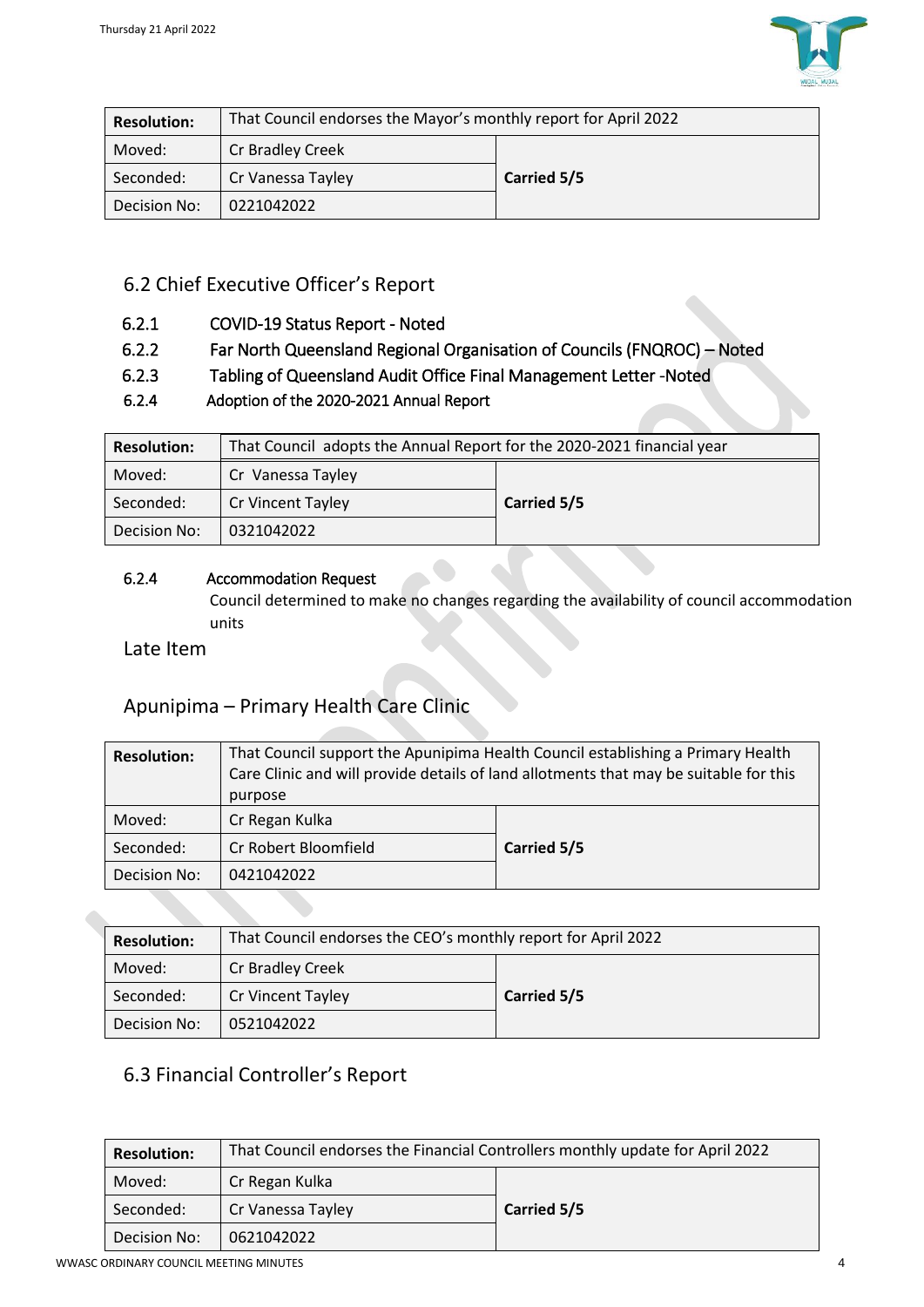

## 6.4 Director of Finance and Corporate Services Report

| <b>Resolution:</b> | That Council endorses the DF&CS monthly report for April 2022 |             |  |
|--------------------|---------------------------------------------------------------|-------------|--|
| Moved:             | Cr Regan Kulka                                                |             |  |
| Seconded:          | Cr Vanessa Tayley                                             | Carried 5/5 |  |
| Decision No:       | 0721042022                                                    |             |  |

## 6.5 Director of Works and Building Services Report

| <b>Resolution:</b> | That Council endorses the DW&BS monthly report for April 2022 |             |  |
|--------------------|---------------------------------------------------------------|-------------|--|
| Moved:             | Cr Vanessa Tayley                                             |             |  |
| Seconded:          | Cr Robert Bloomfield                                          | Carried 5/5 |  |
| Decision No:       | 0821042022                                                    |             |  |

#### 7 CLOSED SESSION

Section 275 1 (a)

In accordance with  $\frac{5,254J(3)(a)}{b}$  of the Local Government Regulation 2012, Council closed the meeting to the public to discuss the Chief executive Officer's contract.

Procedural Motion: That Council move into closed session

Moved: Cr Bradley Creek Seconded: Cr Regan Kulka

Carried 5/5

The Council discussed the CEO contract which is due to expire on 30 September 2022. No decision is being made at this stage but will be considered further at the May Council meeting

Procedural Motion: That Council move out of closed session

Moved: Mayor Bradley Creek Seconded: Cr Robert Bloomfield

Carried 5/5

## 8 GENERAL BUSINESS/LATE ITEMS

| Councillor  | <b>General Business</b>                 | Response                              |
|-------------|-----------------------------------------|---------------------------------------|
| Mayor Creek | Guinea Grass Southside and<br>community | BAS Job cards are now being<br>issued |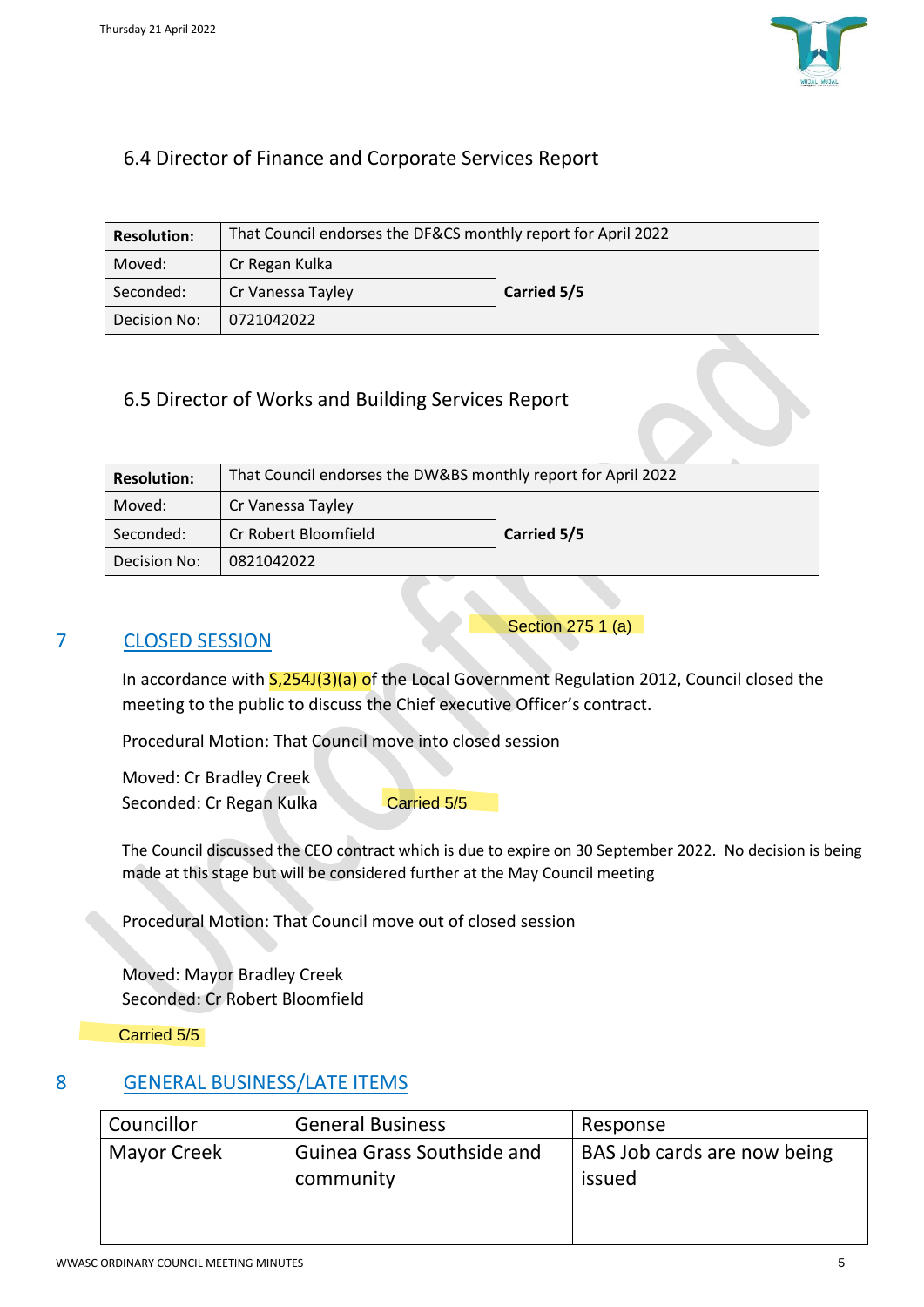

|                   | Is it possible to have a self- | Will make enquiries with Ergon    |
|-------------------|--------------------------------|-----------------------------------|
|                   | service power card system      |                                   |
|                   | similar to the fuel station    | Have some community               |
|                   |                                | consultation on what is needed    |
|                   | Cement drive way/road up to    | i.e sealed access/carpark etc.    |
|                   | cemetery                       |                                   |
|                   |                                | Will investigate costs and        |
|                   |                                | design                            |
|                   | Retaining wall on Kotzur       |                                   |
|                   | <b>Street</b>                  | Will email Douglas Shire          |
|                   |                                |                                   |
|                   | Lights on Bloomfield River     |                                   |
|                   | <b>Bridge</b>                  | <b>Revisit with Douglas Shire</b> |
|                   |                                |                                   |
|                   | Pathway on Southside for       |                                   |
|                   | pedestrians                    |                                   |
|                   |                                |                                   |
| Cr Vincent Tayley | Guinea grass causing           | Will contact Douglas Shire        |
|                   | blockages of pipe culverts     |                                   |
|                   |                                |                                   |
|                   | Cook Shire boat ramp light     | Cook Shire are currently          |
|                   | needs to light bottom of ramp  | upgrading the boat ramp           |
|                   |                                |                                   |
|                   | Wujal boat ramp hose down      | Parks and Gardens job             |
|                   | area needs to be kept mowed    |                                   |
| Cr Bloomfield     | <b>NIL</b>                     |                                   |
| Cr Kulka          | High guinea grass on Cape      | Will contact Douglas Shire        |
|                   | Tribulation road - dangerous   |                                   |
|                   |                                |                                   |
|                   | Follow up with Douglas Shire   | CEO to follow up                  |
|                   | around Shire boundary          |                                   |
|                   | realignment                    |                                   |
|                   |                                |                                   |
|                   | Hazzard reduction burns need   | Discussions commenced with        |
|                   | to be done early this year due | <b>QFES Rural Fire</b>            |
|                   | to amount of fuel              |                                   |
|                   |                                |                                   |
|                   | Car parking at Wujal Clinic is | Will raise it with QLD Health     |
|                   | shocking - needs to have       |                                   |
|                   | parks available for community  |                                   |
|                   | members                        |                                   |
| Cr Vanessa Tayley | Guinea Grass all around town   | Will control and poison           |
|                   |                                |                                   |